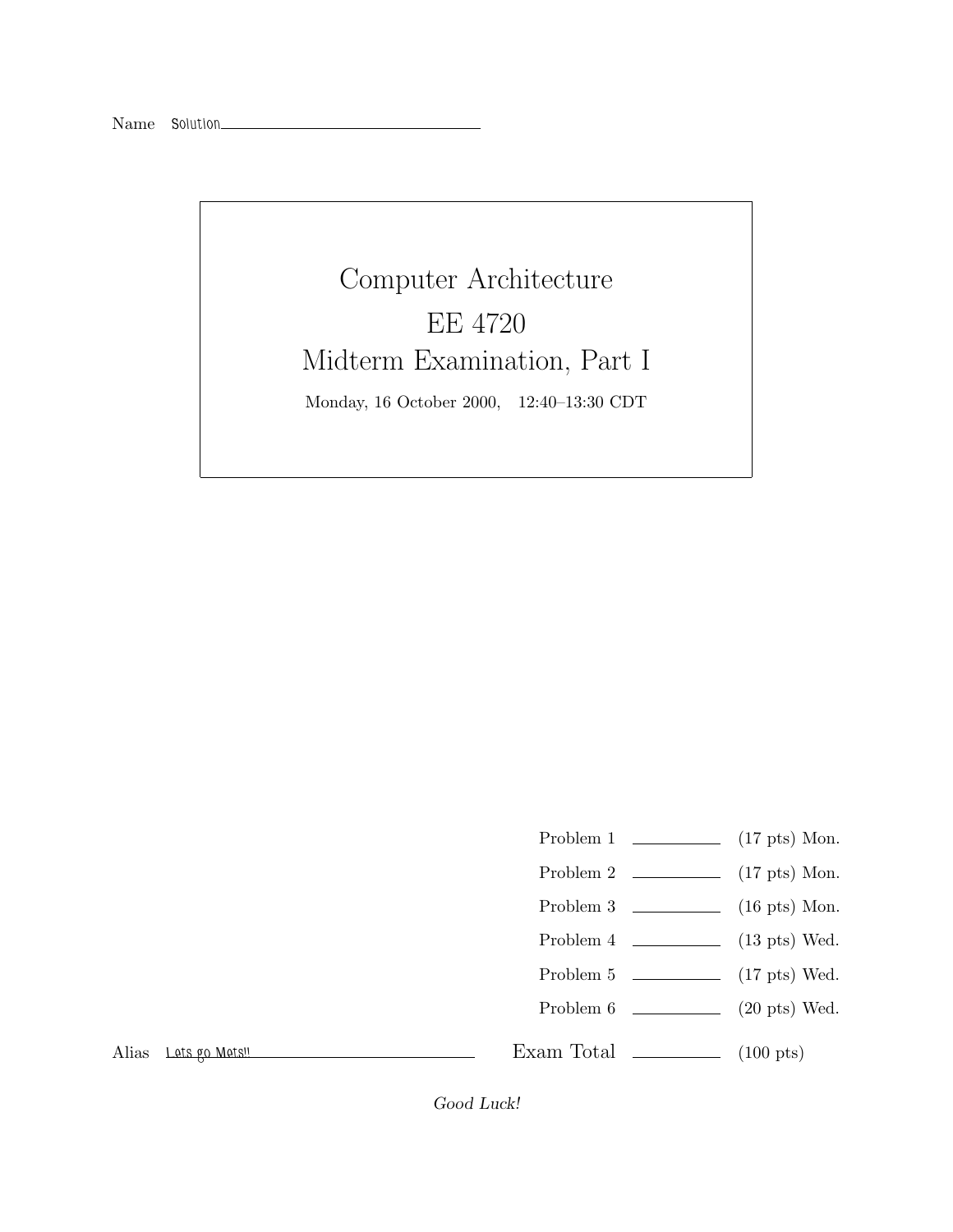Problem 1: The program below executes on the pipeline below as illustrated in the pipeline execution diagram below. Bypass paths do not appear in the illustration (below).



 $[\nabla]$  [10 pts] Add *exactly* those bypass paths that are needed so that the code (above) executes as shown. Credit will be deducted for unneeded bypasses. *Please, please, please check the code carefully for dependencies.*

*The bypass paths are shown in* **red bold***.*

 $[\vec{v}]$  [7 pts] Next to each bypass path indicate the cycle(s) in which it will be used.

*The cycle numbers are shown in blue.*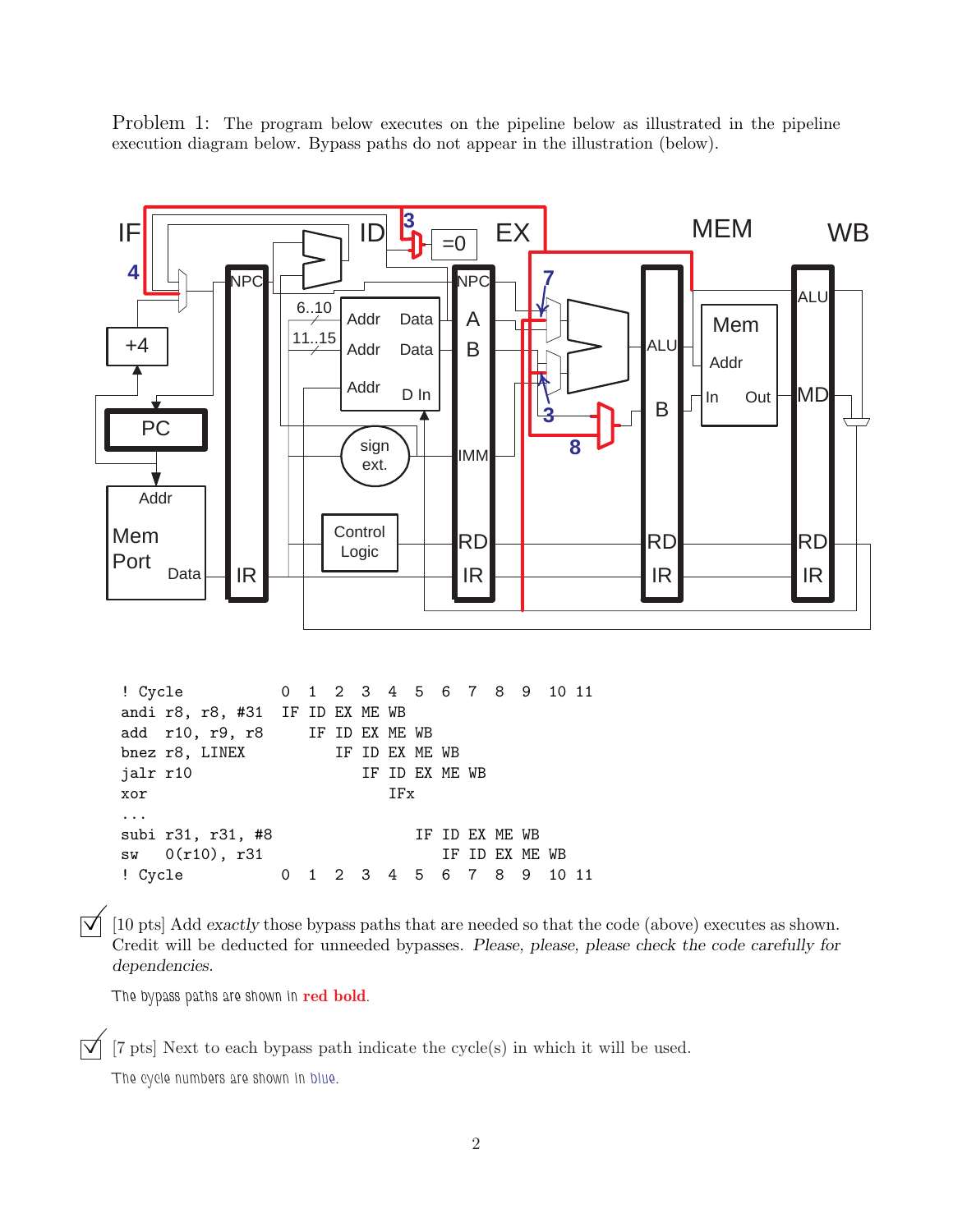Problem 2: As described in class, postincrement instruction  $\mathbf{1}\mathbf{v}$  r1, (r2+) loads the value at memory address  $r^2$  into register  $r^1$  and stores  $r^2+4$  in  $r^2$ . Postincrement stores are similar. The pipeline below is to be modified so that it can execute postincrement loads and stores for bytes, half words, and words. A logic block size can be used; its input is the opcode and func fields; the output is 0 for a postincrement with a byte-size load or store value, 1 for a postincrement with a half-word value, 2 for a postincrement with a word-size value, and 3 if the instruction is not a postincrement load or store.



[10 pts] Show the datapath changes needed so that the pipeline can execute postincrement store instructions. Include the control logic for obtaining the amount to increment the address by but do not include any other control logic.

*These changes are shown in* **red bold***.*

 $\vec{v}$  [7 pts] Show the additional datapath changes needed so that the pipeline can execute postincrement loads. These changes must not add structural hazards and the load must execute without stalling the pipeline (assuming favorable dependencies).

*These changes are shown in* **purple bold***. The changes include a second register file write port so the loaded value and incremented address can be stored at the same time. Also shown is a new control field,* rs1*, which is the* rs1 *register number used in the postincrement instruction, or zero if any other instruction is used. The rs1 was not required for the solution, but is included anyway.*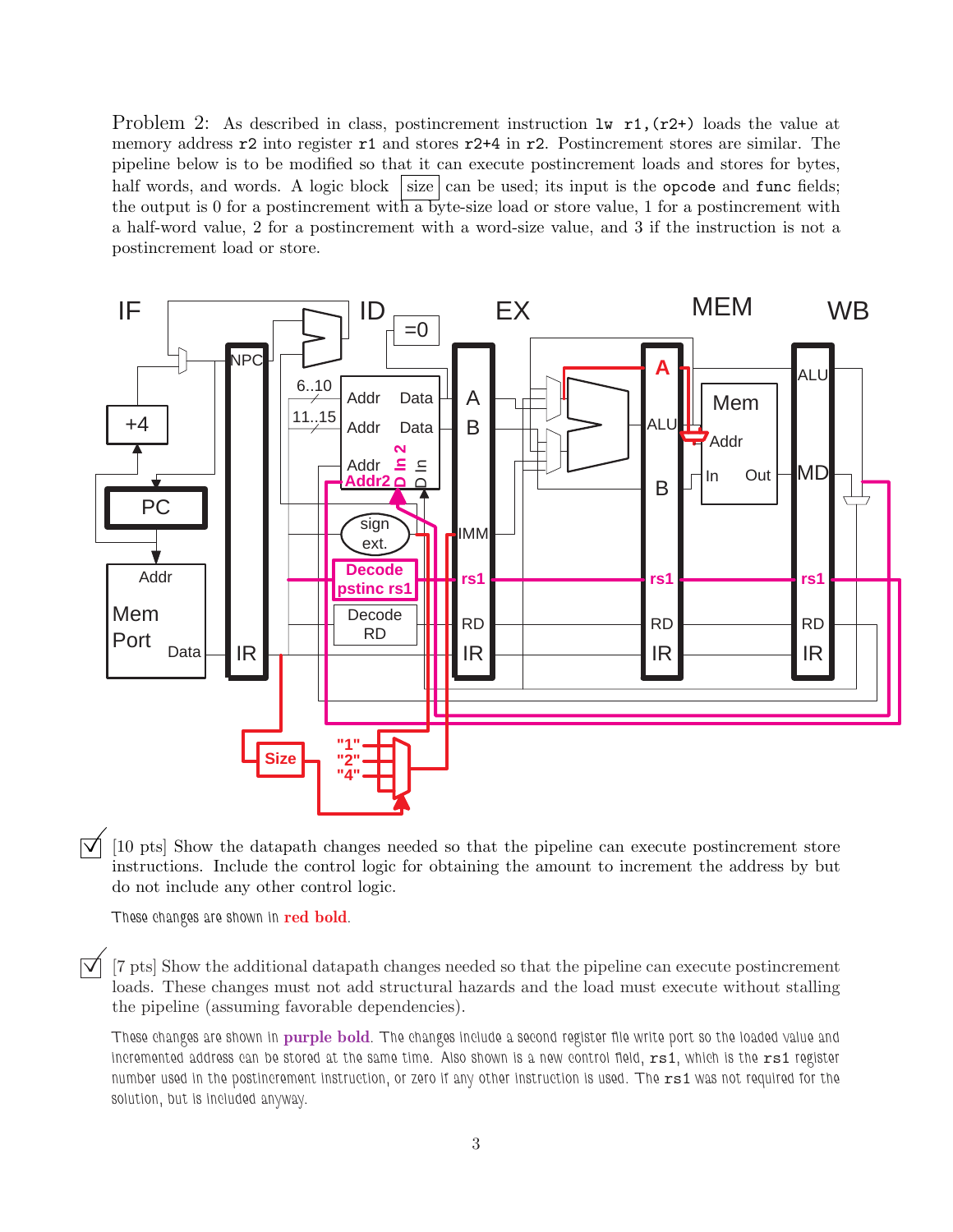Problem 3: The four-stage (no WB) pipeline below includes an *Express Writeback* feature, eliminating the need for bypass connections. Instructions proceed through the pipeline slightly differently than the DLX pipeline presented in class. **Do not** add or assume the presence of bypass connections.



©[6 pts] Show a pipeline execution diagram for the code below on this pipeline. (Don't forget to look for dependencies.) State any assumptions about how the register file operates.

add r1, r2, r3 IF ID EX ME  $lv$  r<sub>4</sub>,  $8(r1)$  IF ID EX ME sw 12(r5), r4 IF ID -> EX ME

One disadvantage of *Express Writeback* is that it introduces a structural hazard.

©[6 pts] Show a program that encounters the hazard and a pipeline execution diagram showing how the hazard can be avoided by stalling. (*Hint: the program can be just two instructions.*)

lw r1, 0(r2) IF ID EX ME add r3, r4, 45 IF ID -> EX

 $\boxed{\blacktriangledown}$  [4 pts] Explain how *Express Writeback* affects the critical path.

*The register write occurs in the same cycle as the ALU operation or memory operation, and so the critical path is longer.*

*Part II on Wednesday at 12:40 precisely.*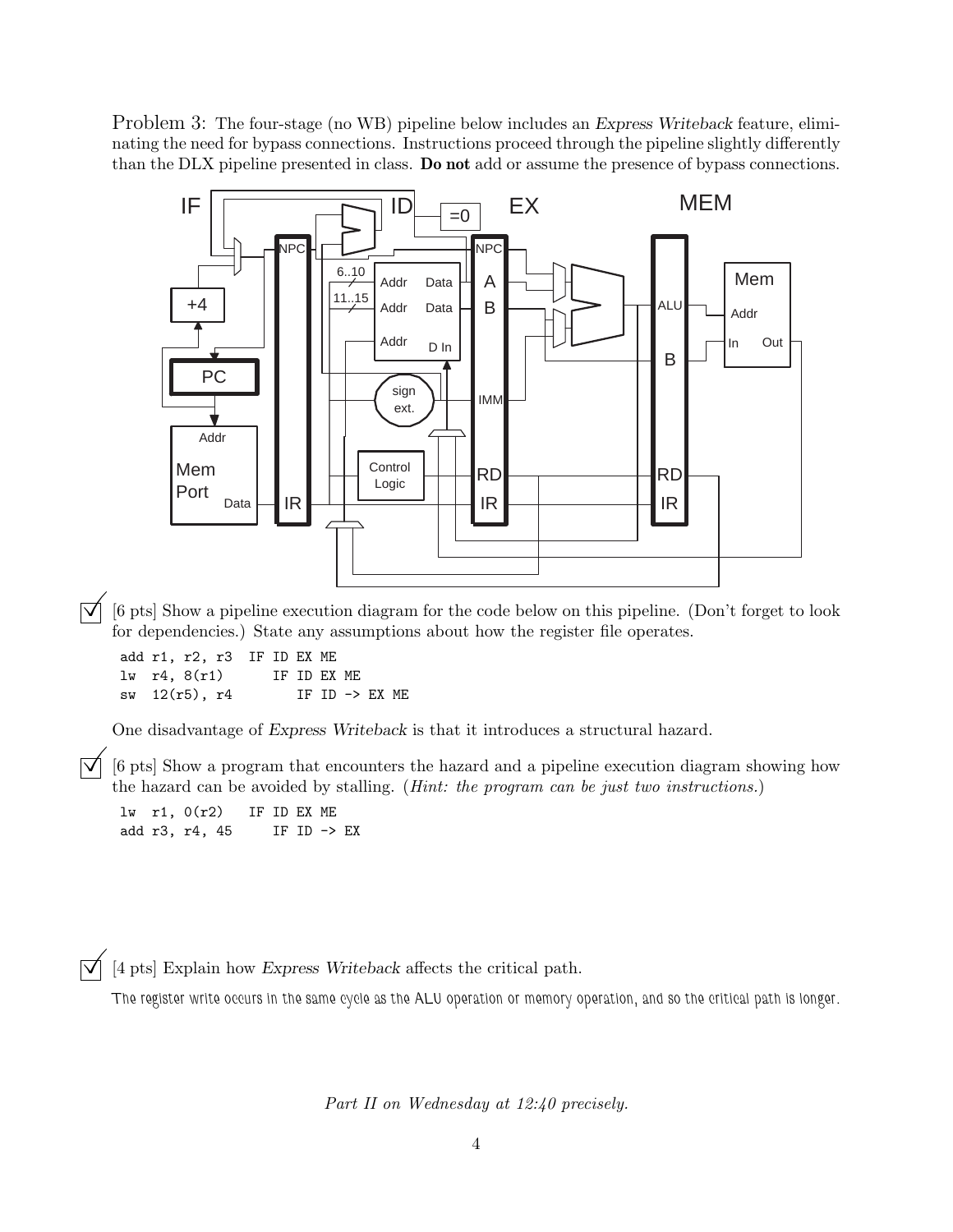## Computer Architecture EE 4720 Midterm Examination, Part II Wednesday, 18 October 2000, 12:40–13:30 CDT

- Problem 1 (17 pts) Mon.
- Problem 2 (17 pts) Mon.
- Problem 3 (16 pts) Mon.
- Problem 4 (13 pts) Wed.
- Problem 5 (17 pts) Wed.
- Problem 6 (20 pts) Wed.

Exam Total (100 pts)

Alias

*Good Luck!*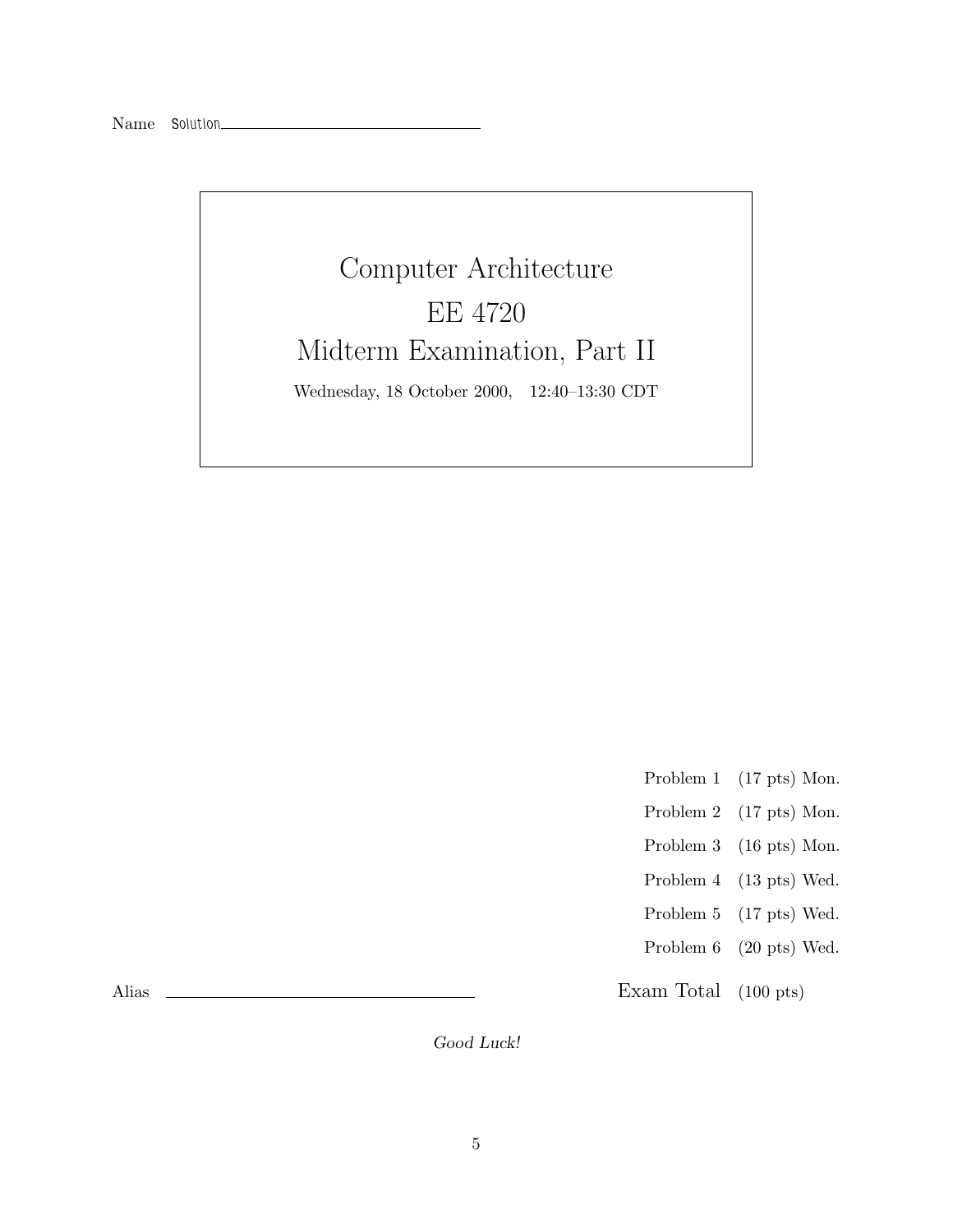Problem 4: The diagram below includes naïve hardware for implementing the jal and jalr instructions. With this hardware precise exceptions are impossible.



 $\overrightarrow{v}$  [6 pts] Explain why precise exceptions are impossible here.

*Because the return address is written before it is certain that a preceding instruction will not raise an exception. If a preceding instruction does raise an exception there is no way to restore the registers to the state they were in before the faulting instruction was executed.*

 $\overline{y}$  [7 pts] Show a program including a jalx that encounters an exception and which does not run correctly (after the exception handler returns) because of the way jalx is implemented. Briefly explain why it does not run correctly. (For partial credit answer the question using an instruction other than jalr.)

sw 0(r1), r31 IF ID EX\*ME\*WB jalr r4 IF ID EXx

The sw encounters a page fault. When it is re-executed r31 will have the value stored by jalr rather than its previous *value.*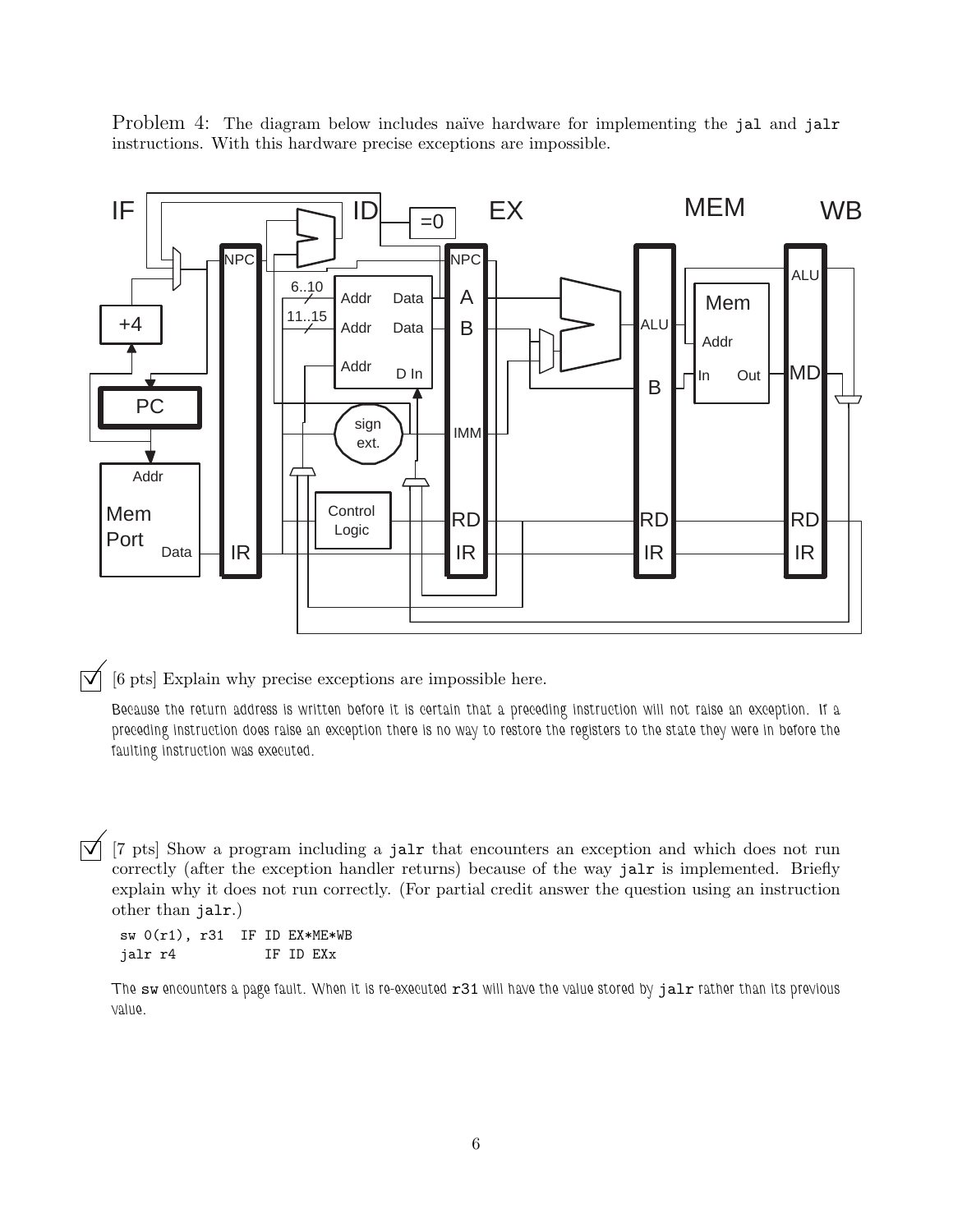Problem 5: For some, 16 bits is just not enough. Consider a new DLX instruction, mbi (move big immediate), which moves a large immediate into register r1. (Register r1 is always used, a different register cannot be specified.) The following code uses the new instruction:

mbi 0x12345 ! Move 0x12345 into register r1. add r2, r1, r2 ! Use 0x12345 in an add.

©[5 pts] Describe how the instruction could be coded using an *existing* DLX instruction type to get the biggest immediate possible. Specify the size of the immediate.

*The instruction type with the largest immediate is type J, so code it as a type-J instruction. The immediate would be 26 bits.*

Ignoring the previous part, suppose one wanted the immediate to be 30 bits.

 $\overline{\triangledown}$  [4 pts] Why are 30-bit immediates impossible using an existing instruction type? *Because no existing type has a 30-bit immediate field, or any 30-bit field for that matter.*

©[4 pts] Describe how a 30-bit immediate mbi could be coded using a *new* DLX instruction type. (See the next subpart before answering.)

*Have a new type, call it type B, with a two-bit opcode and a 30-bit immediate.*

Whether it is possible to add a 30-bit immediate instruction and maintain compatibility depends on certain details of DLX which during lectures were usually made up on the spot.

 $\overrightarrow{v}$  [4 pts] What kind of details were those? Make them up so that the new instruction is compatible. *Opcodes. The* mbi *opcode will be* 112*, and so no other instruction can have an opcode starting with two 1's.*